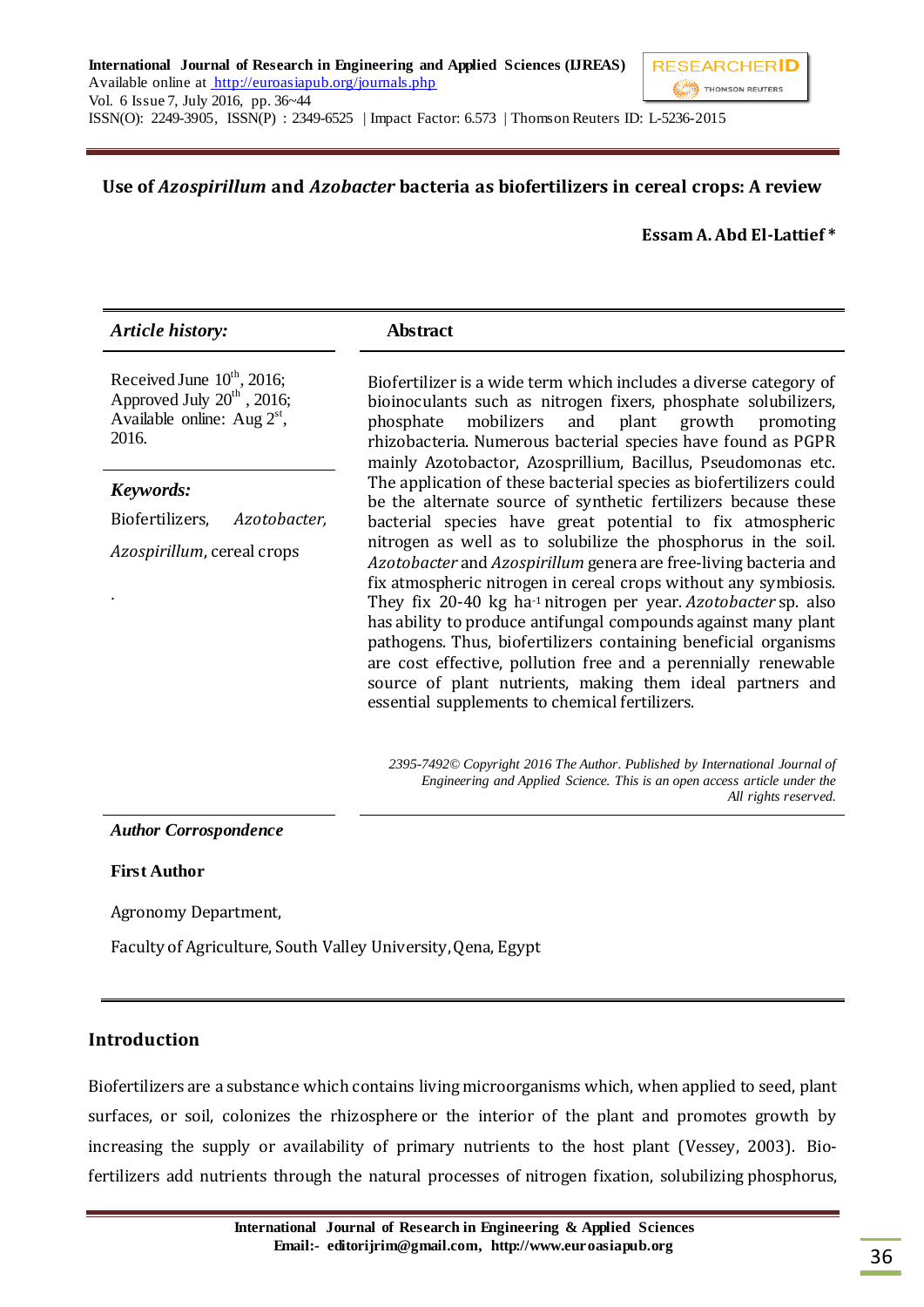and stimulating plant growth through the synthesis of growth-promoting substances. The various microorganisms used as nitrogen-supplying biofertilizers are rhizobium, actinorhizae, azotobactor, and azospirillum. They are used for leguminous as well as non-leguminous crops. Free-living nitrogenfixing bacteria were found to have not only the ability to fix nitrogen but also the ability to release phytohormones similar to gibberellic acid and indole acetic acid, which could stimulate plant growth, absorption of nutrients, and photosynthesis (Fayez et al, 1985). The genera *Azospirillum* and *Azobacter*  show generalized occurrence in economically important cultures such as corn, wheat, rice and sorghum, like this being with frequency, in experiments seeking the agronomic utilization as biofertilizers (Döbereiner, 1997; Reinhold and Hurek, 1988; Sundaram et al, 1988). Motsara et al (1995) reported that inoculation of *Azospiril1um* and *Azotobacter* exerted beneficial effect on yield with varying physiological activities, including synthesis of plant growth promoting substances. Furthermore, inoculation of PGPR can increase plant uptake of several other nutrients such as Ca, K, Fe, Cu, Mn and Zn. This uptake usually occurs during acidification of the soil rhizosphere via organic acid production or via stimulation of proton pump ATP ase (Mantelin and Touraine, 2004).

### **Advantages of biofertilizers:**

- 1- Reduce the use of chemical fertilizers.
- 2- Reduction of environmental pollution.
- 3- Increase the validity of nutrients and easily absorbed.
- 4- Excretion of doping substances for growth.
- 5- Improve the physical, chemical and biological properties of the soil.
- 6- Excretion of some antibiotics that is resistant to some plant diseases.
- 7- Biofertilizers are not costly and even poor farmers can make use them.
- 8- Microorganisms convert complex organic material in simple compound, so that plant easily taken up.
- 9- Enhances root proliferation due to release of growth promoting hormones.
- 10- Environmentally friendly, cleanse the plant from precipitated chemical fertilizers.
- 1- Biofertilizers are sensitive to temperature and humidity changes, hence difficult to store.
- 2- Their effects are is slower than chemical fertilizer.
- 3- In rural and remote areas, often it's hard to find a retailer selling biofertilzers.
- 4- Biofertilizers complement other fertilizers, but they cannot totally replace them.
- 5- Shortages of particular strains of microorganisms or of the best growing medium reduce the availability of some biofertilizers.
- 6- Other chemicals should not be mixed with the biofertilizers.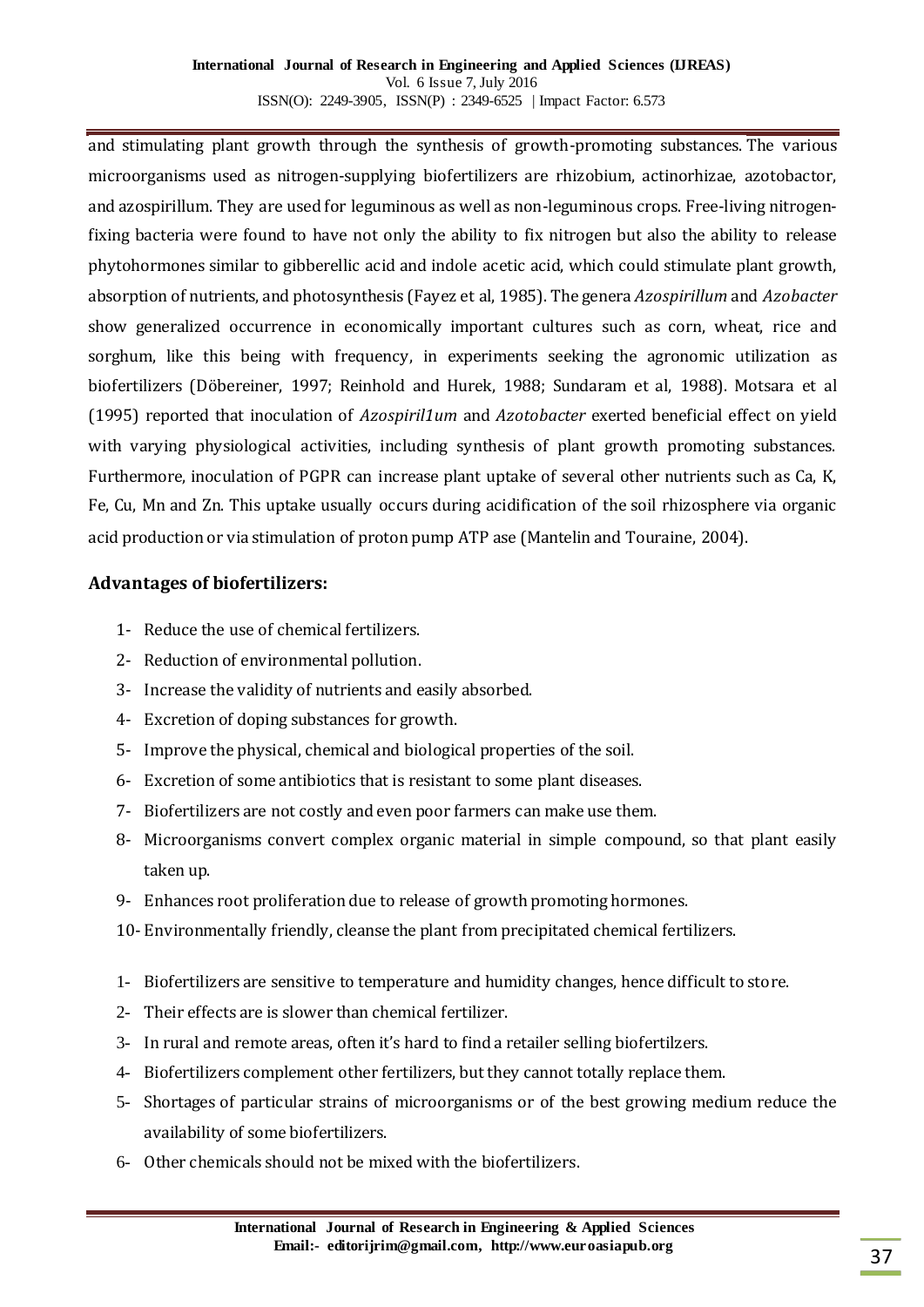### **The role of** *Azospirillum* **in cereal crop production**:

*Azospirillum* is a Gram negative motile bacteria belonging to the order *Rhodospirillales*, associated with roots of monocots, including important crops, such as wheat, corn and rice. *Azospirillum* is the primary commercial phytostimulator inoculant for cereals worldwide. *Azospirillum* can establish an associative symbiosis with cereals but unlike mutualistic symbiosis, the association is not accompanied by the formation of new organs. *Azospirillum* benefits the plant directly, via associative nitrogen fixation, synthesis of phytohormones (notably indole-3-acetic acid, IAA), and modulation of plant hormonal balance by deamination of the ethylene precursor. It is an associative type of microorganism capable of colonizing the root surface of the plants. By establishing a symbiotic association ship, it helps the plants in getting the nutrient nitrogen from the atmosphere.

Inoculation of wheat with Azospirillum sp. increased root dry weight and 1000-kernel weight (Jagnow 1990), raised number of spikes per plant, number of grains per spike and grain and straw yield (Darmwall and Gaur 1988, Ozturk et al 2003), N-uptake and N-yield (Bhattarai and Hess 1993) in wheat. Inoculation with Azospirillum produced significantly higher grain yield by 29% and the grains contain more N (22.8%), P (59.5%) and K (34%) compared to the control plants (Askary, et al 2009).

A strong increase in total plant and grain dry weight was obtained when maize plants were inoculated with *Burkholderia cepacia*, *Azospirillum brasilense* and *H. seropedicae* in individual experiments, in comparison to plants grown in soils without nitrogen (Riggs et al. 2001). Salomone and Dobereiner (1996) observed significant increase in grain yield of maize on inoculation with Azospirillum spp. Swędrzyńska, and Sawicka (2000) found that inoculation of maize crops with an active strain of Azospirillum brasilense has a beneficial effect on maize vigor and yield.

Increase in different plant parameters such as height, tiller number, dry matter yield and N uptake of rice plants that inoculated with Azospirillum lipoferum (Nayak, 1986 and Murty, 1988). Inoculation of Azospirillum sp. to wetland rice under acidic condition improved shoot growth, straw yield and N uptake (Govindan and Bagyaraj, 1995). Azospirillum inoculation could significantly increase the growth in terms of height; number of leaf/plant; length and breadth of leaf; and fresh and dry weight/plant of rice plant (Hossain, et al 2015). Inoculation of rice plants with Azospirillum has been found to cause significant increases in growth and yield which is equivalent to that is attainable by application of 15-20 kg N/ha (Rodrigues et al., 2008).

Inoculation by Azospirillum increased total dry matter and seed yield in sorghum up to 10-30 percentage compared with control (Kapulnic et al., 1981). Effect of different N fertilizer levels and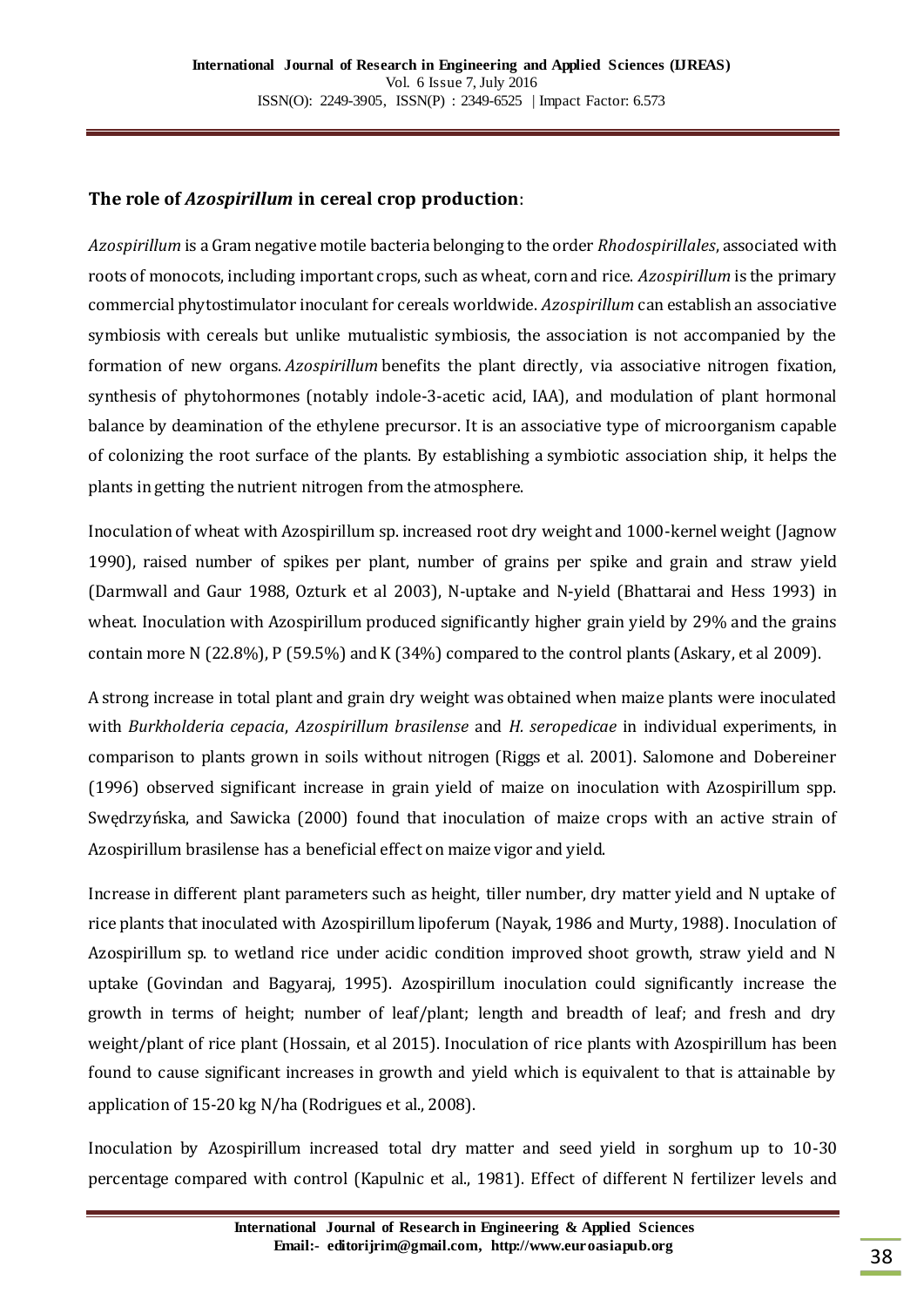biofertilizers on forage sorghum indicated that using of 75 kg/ha N (urea), 25 kg/ha N (castor residuum) and inoculation by Azospirillum increased the raw protein and quality of forage (Yadav et al., 2007).

Seed inoculation with A. brasilense increased the mean grain yield of pearl millet under different agroclimatic conditions in India. Also, the root biomass increased with Azospirillum spp. inoculation at 10 and 20 kg N/ha than their corresponding uninoculated controls (Tilak and Subba Rao, 1987). Abdullahi, et al (2014) found that bio-fertilizer (Arbuscular mycorrhizal fungi and Azospirillum brasilense) + poultry manure recorded highest plant performance viz; plant height, number of tillers/plant, shoots and root dry biomass of pearl millet. Results also showed that bio-fertilizer tended to reduce by half the application rates of organic manure.

## **The role of** *Azotobacter* **in cereal crop production**:

These are free living bacteria which grow well on a nitrogen free medium. These bacteria utilize atmospheric nitrogen gas for their cell protein synthesis. This cell protein is then mineralized in soil after the death of *Azotobacter* cells thereby contributing towards the nitrogen availability of the crop plants. *Azotobacter spp*.,are sensitive to acidic pH, high salts, and temperature above 350C. There are four important species of *Azotobacter* viz. *A.Chroococcum*, *A.agilis*, *A.paspali* and *A.vinelandii* of which *A.chroococcum* is most commonly found in Egyptian soils.

Besides N<sup>2</sup> fixation, *Azotobacter* synthesizes and secretes considerable amounts of biologically active substances like B vitamins, nicotinic acid, pantothenic acid, biotin, heteroxins, gibberellins etc. which enhance root growth of plants (Rao, 1986). Another important characteristic of *Azotobacter* association with crop improvement is secretion of ammonia in the rhizosphere in the presence of root exudates, which helps in modification of nutrient uptake by the plants (Narula and Gupta, 1986).

Improvement in crop production due to *Azotobacter* inoculation has been reported in a number of crops. *Azotobacter* increases the yield of all the agriculture crop plants about 10-12 % (Jaga and Singh 2010). *Azotobacter* can also able to enhance the growth and grain yield in wheat crop (Kader, et al 2002; Abd El-Lattief, 2014). Azotobacter plays a very important role in the growth of plants especially it improves the yield of wheat. The yield of wheat increases when it was inoculated with yeast + Azotobacter with 20 m-3 fad (Ahmed et al, 2011). Yousefi and Barzegar (2014) indicated that the combined application of Azotobacter and Pseudomonas increased grain yield, harvest index, biological yield and protein content of wheat by 34.3, 7.7, 12.5 and 13.6%, respectively compared to the controls. Azotobacter and Pseudomonas inoculation plus fertilization reduced chemical fertilizers application (25-50 %) in the field.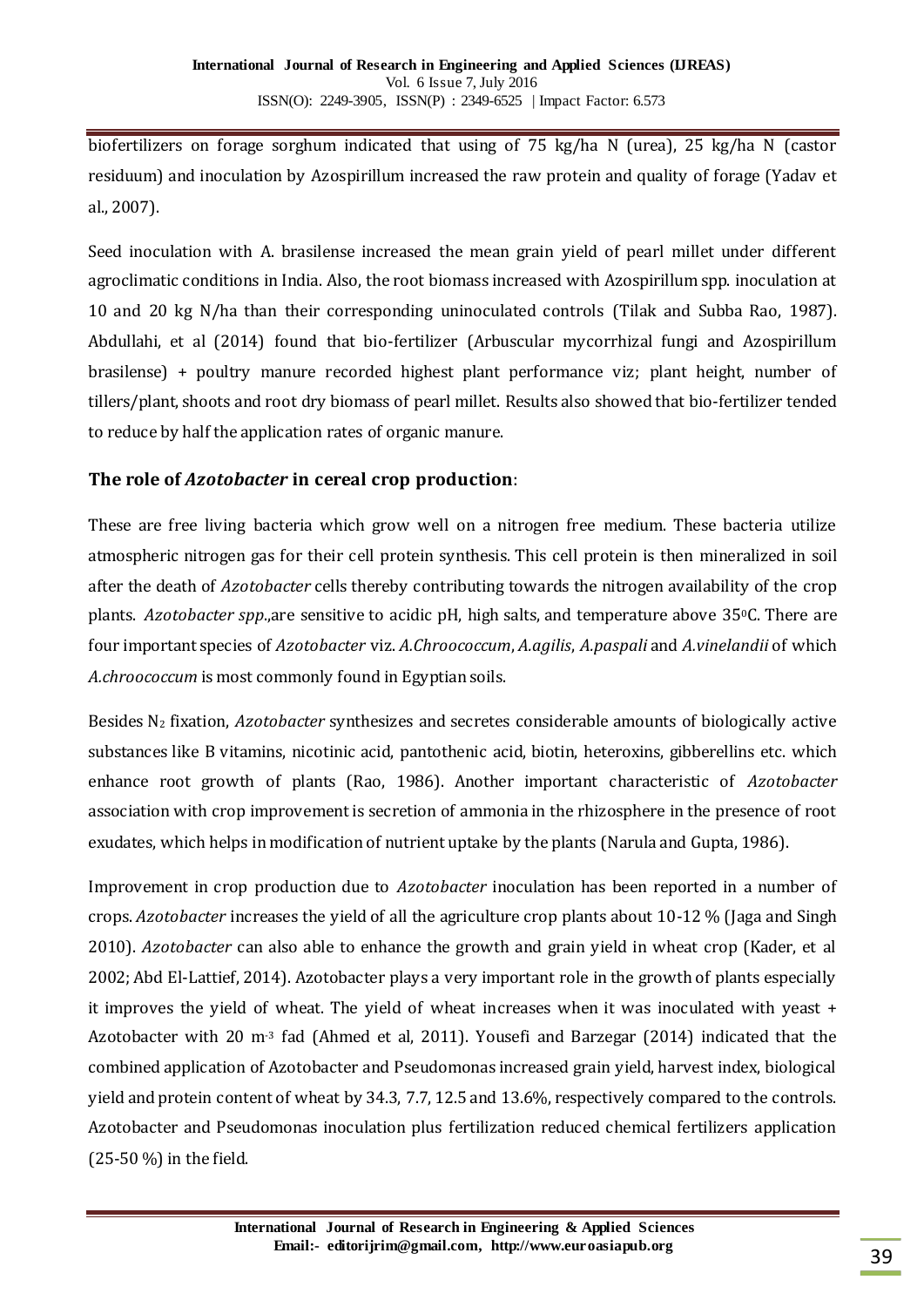Inoculation of maize plants with Azotobacter increased 15 to 35% grain yield over non inoculated treatments (Baral and Adhikari, 2013). Grain yield of maize increased with inoculation by Azotobacter (Gholami et al, 2009; Hajnal-Jafari et al, 2012; Naseri et al, 2013).

*Azotobacter* act as one of the important biofertilizer for rice and other cereals, it can apply by seed dipping and seedling root dipping methods (Kannaiyan, et al 1980; Kannaiyan, 1999; Singh, et al 1999; Rüttimann, et al 2003).

Reddy et al (1977) found that seed inoculation with Azotobacter increased grain yields of sorghum by 19.5% in 1975 and 15.2% in 1976. Jat et al (2013) found significant enhancement in grain (26.8 and 28.5%) and stover (11.9 and 13.0%) yields of sorghum when application Azotobacter + PSB over no inoculation.

Inoculation of seed with Azotobacter resulted higher plant height at time of harvest, yield attributing characters and yield of pearl millet (Patel et al, 2014).

# **The combined inoculation of** *Azotobacter* **and** *Azospirillium* **in cereal crop production:**

Rai and Caur (1998) studied *Azotobacter* and *Azospirillum* and double-inoculation and alone inoculation effects on wheat growth and yield. Double-inoculation of *Azotobacter* and *Azospirillum* had positive effects on grain yield, biological yield and harvest index in various wheat genotypes.

Kandil et al. (2011) studied the effects of inoculation with Azotobacter sp. and Azospirillum sp. on wheat and observed that inoculated wheat plants gave higher plant height, spike per unit of area, grains per spike, grain weight, biological yield, grain yield and straw yield compared to non-inoculated cultivars.

Among the different inoculations, combined application of Azotobacter spp. and Azospirillum spp. was found most efficient and resulted in maximum values of plant growth parameter, yield attributing characteristics, grain yield (1.23 Mg/ha), soil microbial biomass carbon (SMBC) and dehydrogenase activities at all the growth stages of common buckwheat (Singh, et al 2015)

According to Das and Saha (2007), combined inoculation of Azotobacter, Azospirillium along with diazotrophs increased grain and straw yield of rice by 4.5 and 8.5 kg ha-1, respectively.

## **Conclusion:**

Biofertilizers as a better supplement can improve the growth and yield of cereal crops. Nitrogen fixing biofertiIizers mainly *Azospirillum* and *Azotobacter* can able to fix 20-40 kg N/ha and produce growth promoting substances like IAA. Inoculation with asymbiotic nitrogen fixers like *Azospirillum* or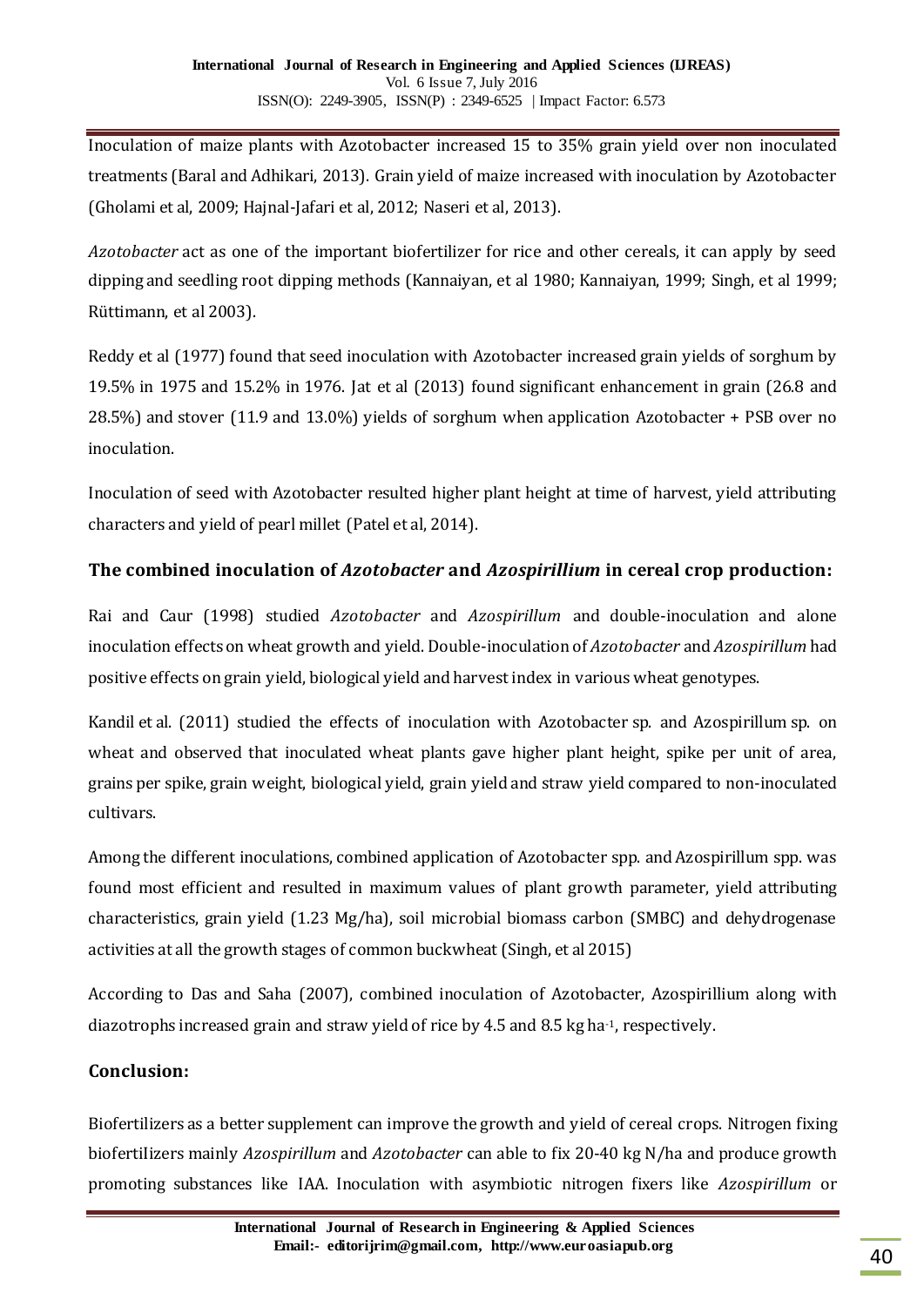*Azotobacter* may improve plant growth and yield due to supplementing the growing plants with fixed nitrogen and growth-promoting substances. Hence, it is imperative to popularize the use of biofertilizers, which is a low-cost input technology to reduce the dependence on inorganic fertilizers and contribute to pollution-free atmosphere, which is the need of the day.

#### **References**

- Abd El-Latteif E.A. 2014. Influence of integrated nutrient management on productivity and grain protein content of wheat under sandy soils conditions Biolife J. 2(4):1359-1364.
- Abdullahi R., Sheriff H. H. and Buba A. 2014. Effect of bio-fertilizer and organic manure on growth and nutrients content of pearl. ARPN Journal of Agricultural and Biological Science, VOL. 9, NO. 10: 351-355.
- Ahmed M.A., Amal G. A. Magda, Mohamed H. and Tawafik M.M. 2011. Integrated effect of organic and biofertilizers on wheat productivity in new reclaimed sandy soil. Research journal of Agriculture and Biological Sciences, 7(1):105-114.
- Askary M., Mostajeran A., Amooaghaei R. and Mostajeran M. 2009. Influence of the Co-inoculation Azospirillum brasilense and Rhizobium meliloti plus 2,4-D on Grain Yield and N, P, K Content of Triticum aestivum (Cv. Baccros and Mahdavi). American-Eurasian J. Agric. & Environ. Sci., 5 (3): 296-307.
- Baral R.B and Adhikari P. 2013. Effect of *Azotobacter* on growth and yield of maize. SAARC J. Agri., 11(2): 141-147.
- Bhattarai T. and Hess D. 1993. Yield responses of Nepalese spring wheat (Triticum aestivum L.) cultivars to inoculation with Azospirillum spp. of Nepalese origin. Plant Soil, 151: 67–76.
- Darmwal N.S. and Gaur A.C. 1988. Associative effect of cellulolytic fungi and Azospirillum lipoferum on yield and nitrogen uptake by wheat. Plant Soil, 107: 211–218
- Das A.C. and Saha D. 2007. Effect of Diazotrophs on mineralization of organic nitrogen in the rhizosphere soils of rice (Oryza sativa L.). Journal of Crop Weed 3: 69-74.
- Döbereiner J. 1997. A importância da fixação biológica de nitrogênio para a agricultura sustentável. *Biotecnologia Ciência* and *Desenvolvimento - Encarte especial*, **1**, 2-3.
- Fayez M., Emam N.F. and Makboul H.E. 1985. The possible use of nitrogen fixing *Azospirilum* as biofertilizer for wheat plants. Egyptian Journal of Microbiology 20, 199-206.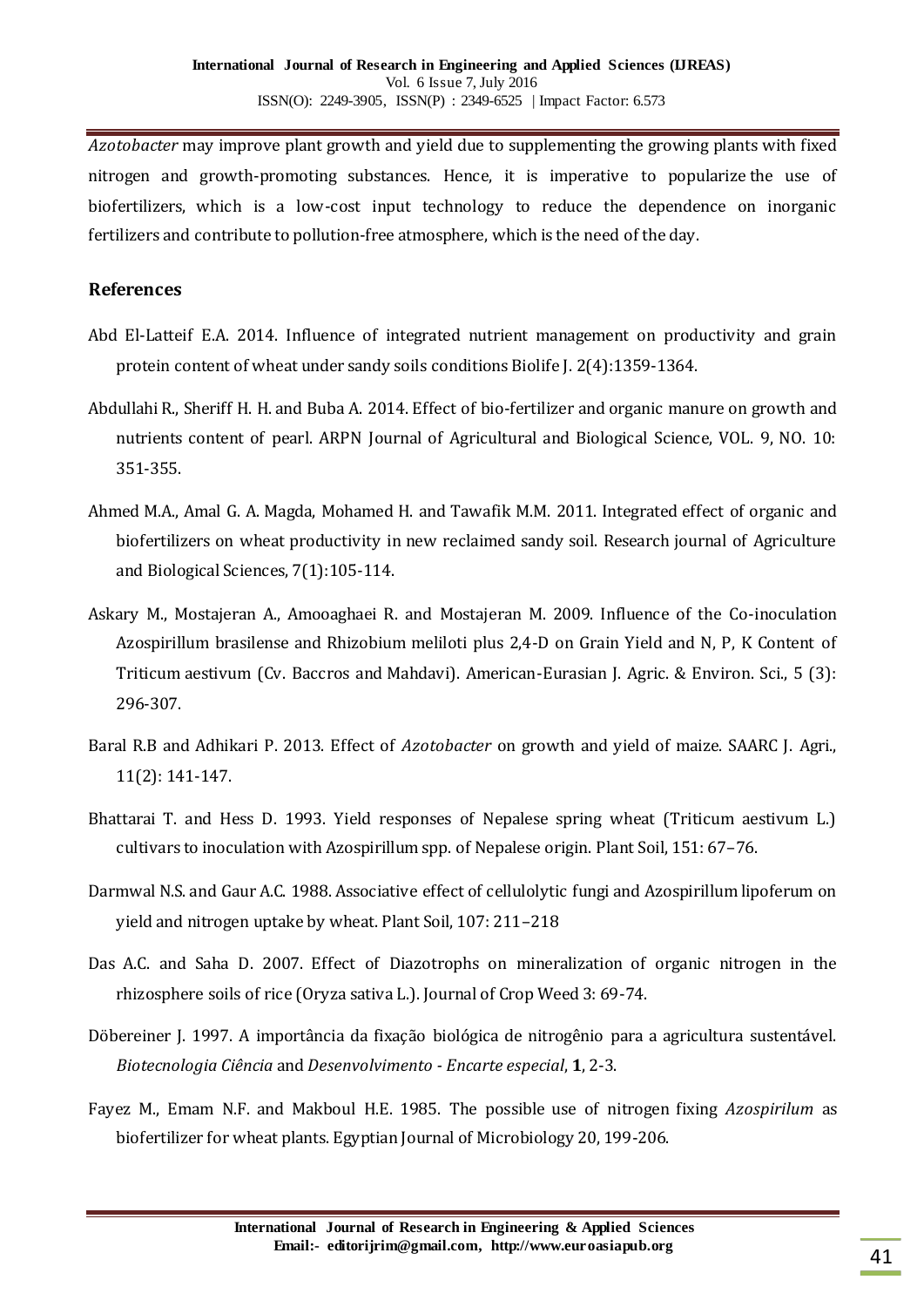- Gholami A., Shahsavani S. and Nezarat S. 2009. The effect of plant growth promoting rhizobacteria (PGPR) on germination, seedling growth and yield of maize. Proceedings of World Academy of Science. Eng. Tech. 37: 2070-3740.
- Govindan M. and Bagyaraj D. J. 1995. Field response of wetland rice to Azospirillum inoculation. J. Soil Biol. Ecol., 15 : 17-22.
- Hajnal-Jafari T., Latkovic D., Duric S., Mrkovacki N. and Najdenovska O. 2012. The use of Azotobacter in organic maize production. Research Journal of Agricultural Science, 44 (2): 28-32.
- Hossain M., Jahan I., Akter S., Rahman N., Rahman S. M. 2015. Effects of Azospirillum isolates from paddy fields on the growth of rice plants. Research in Biotechnology, 6(2): 15-22.
- Jaga P.K. and Singh V. 2010. Effect of biofertilizer, nitrogen and sulphur on sorghum-mustard cropping system. Proceedings of National Seminar on Soil Security for Sustainable Agriculture held at College of Ariculture, Nagypur (M.S. on February 27-28, 2010).
- Jagnow G. 1990. Differences between cereal crop cultivars in root-associated nitrogen fixation, possible causes of variable yield response to seed inoculation. Plant Soil, 123: 255–259.
- Jat M.K., Purohit H.S., Singh B., Garhwal R.S. and Choudhary M. 2013. Effect of integrated nutrient management on yield and nutrient uptake in sorghum (Sorghum bicolor). Indian Journal of Agronomy, 58 (4): 543-547.
- Kader M.A., Miar M.H. and Hoque M.S. 2002. Effects of *Azotobacter* inoculants on the yield and Nitrogen uptake by Wheat. *J. of Biol. Sciences.,* 2(4): 259-261.
- Kandil A. A., El-Hindi M. H., Badawi M. A., ElMorarsy S.A. and Kalboush F.A. H. M. 2011. Response of wheat to rates of nitrogen, biofertilizers and land leveling. Crop & Environment. Vol. 2(1): 46–51.
- Kannaiyan S. 1999. Biological fertilizers for rice production. In: Kannaiyan, S (Ed) Bioresources technology for sustainable agriculture. Associate Publishing Company, New Delhi, pp.1– 29.
- Kannaiyan S., Govindarajan K. and Lewin H.D. 1980. Effect of foliar spray of *Azotobacter chroococcum*  on rice crop. *Plant Soil.,* 56: 487 – 490.
- Kapulnic Y., Kigel J., Nur I. and Henis Y. 1981. Effect of Azospirillum inoculation on some growth parameters and N content of Wheat, Sorghum and Panicum, Plant and Soil. 61: 65-70.
- Mantelin S. and Touraine B. 2004. Plant growth-promoting bacteria and nitrate availability: impacts on root development and nitrate uptake. J Exp Bot; 55:27–34.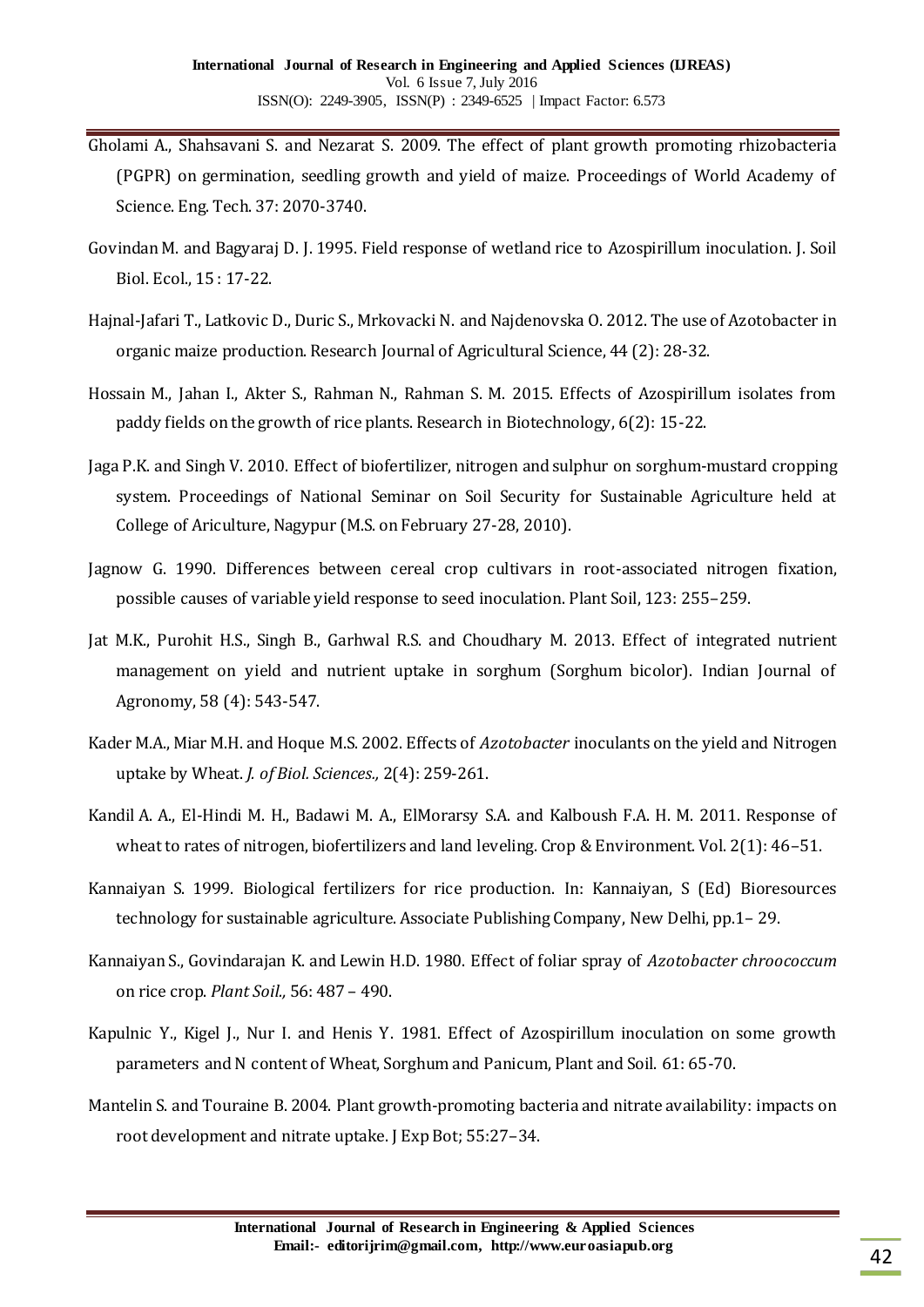- Motsara M.R., Bhattacharya P., and Srivastava B. 1995. In: Biofertilizer Technology Marketing and Uses -A Source Book cum Glossary. Fertilizer Development and Consultancy Organization, New Delhi, pp.l84.
- Murty M.G. and Ladha J.K. 1988. Influence of Azospirillum inoculation on the mineral uptake and growth of rice under hydroponic conditions. Plant Soil., 108: 281-285.
- Narula N. and Gupta K.G. 1986. Ammonia excretion by Azotobacter chroococcum in liquid culture and soil in the presence of manganese and clay minerals. Plant and Soil, 93: 205-209.
- Naseri R., Moghadam A., Darabi F., Hatami A. And Tahmasebei G.R. 2013. The Effect of deficit irrigation and Azotobacter Chroococcum and Azospirillum brasilense on grain yield, yield components of maize (S.C. 704) as a second cropping in western Iran. Bull. Env. Pharmacol. Life Sci., 2(10): 104- 112.
- Nayak D.N., Ladha J.K. and Watanabe I. 1986. The fate of marker Azospirillum lipoferum inoculated into rice and its effect on growth, yield and N fixation of plants studied by acetylene reduction, N feeding and N dilution techniques. Biology and Fertility of Soils. 2: 7-14.
- Ozturk A., Caglar O. and Sahin F. 2003. Yield response of wheat and barley to inoculation of plant growth promoting rhizobacteria at various levels of nitrogen fertilization. J. Plant Nutr. Soil Sci., 166: 262–266.
- Patel P.R., Patel B.J. Vyas K.G. and Yadav B.L. 2014. Effect of integrated nitrogen management and biofertilizer in Kharif pearl millet (Pennisetum glaucum L.). Adv. Res. J. Crop Improv.; 5(2): 122-125.
- Rai S.N. and Caur A.C. 1998. Characterization of *Azotobacter* Spp. and effect of *Azospirilum lipoferum* on the yield and N-uptake of wheat crop. Plant and Soil 109, 131-134.
- Rao D.L.N. 1986. Nitrogen fixation in free living and associative symbiotic bacteria. In: Soil Microorganisms and plant growth. Subba Rao N.S. (Ed.) Oxford and IBH Pub. Co., New Delhi.
- Reddy K.R., Reddy G.B., Reddy M.R. and Chari A.V. 1977. Effects of *azotobacter* inoculation and nitrogen levels on yield of sorghum*.* Indian Journal of Agronomy, 22 (4). pp. 203-205.
- Reinhold B. and Hurek T. 1988. Location of diazotrophs in the root interior with special attention to the *kallar grass* association. *Plant Soil*, 110, 259-268.
- Riggs P.J., Chelius M.K., Iniguez A.L., Kaeppler S.M., Triplett E.W. 2001. Enhanced maize productivity by inoculation with diazotrophic bacteria. Aus J Plant Physiol; 28:829–36.